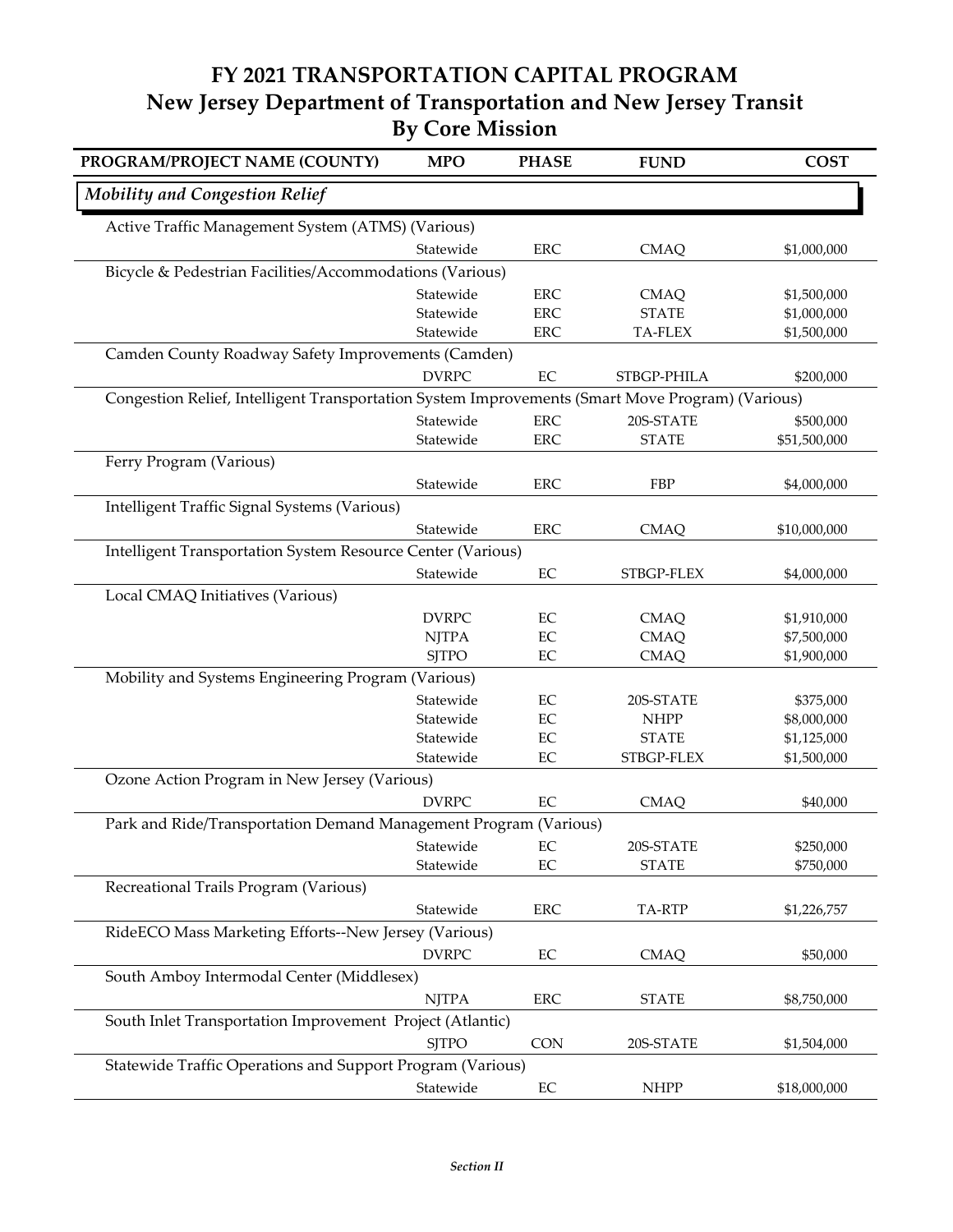| PROGRAM/PROJECT NAME (COUNTY)                                                              | <b>MPO</b>                                                 | <b>PHASE</b> | <b>FUND</b>       | <b>COST</b>  |  |  |
|--------------------------------------------------------------------------------------------|------------------------------------------------------------|--------------|-------------------|--------------|--|--|
| <b>Traffic Monitoring Systems (Various)</b>                                                |                                                            |              |                   |              |  |  |
|                                                                                            | Statewide                                                  | $\rm EC$     | 20S-STATE         | \$372,500    |  |  |
|                                                                                            | Statewide                                                  | <b>PLS</b>   | <b>NHPP</b>       | \$12,000,000 |  |  |
|                                                                                            | Statewide                                                  | EC           | <b>STATE</b>      | \$1,117,500  |  |  |
| Transit Village Program (Various)                                                          |                                                            |              |                   |              |  |  |
|                                                                                            | Statewide                                                  | EC           | <b>STATE</b>      | \$1,000,000  |  |  |
| Transportation Alternatives Program (Various)                                              |                                                            |              |                   |              |  |  |
|                                                                                            | <b>DVRPC</b>                                               | ERC          | <b>TA-PHILA</b>   | \$1,141,939  |  |  |
|                                                                                            | <b>DVRPC</b>                                               | <b>ERC</b>   | <b>TA-TRENTON</b> | \$294,368    |  |  |
|                                                                                            | <b>NJTPA</b>                                               | <b>ERC</b>   | <b>TA-ALLEN</b>   | \$32,191     |  |  |
|                                                                                            | <b>NJTPA</b>                                               | <b>ERC</b>   | TA-NY/NWK         | \$6,111,693  |  |  |
|                                                                                            | <b>NJTPA</b>                                               | <b>ERC</b>   | TA-PGH/NWB        | \$11,141     |  |  |
|                                                                                            | <b>SJTPO</b>                                               | <b>ERC</b>   | TA-AC             | \$246,475    |  |  |
|                                                                                            | Statewide                                                  | <b>ERC</b>   | TA-B5K200K        | \$398,299    |  |  |
|                                                                                            | Statewide                                                  | <b>ERC</b>   | <b>TA-FLEX</b>    | \$1,136,704  |  |  |
|                                                                                            | Statewide                                                  | <b>ERC</b>   | TA-L5K            | \$487,598    |  |  |
|                                                                                            | Transportation Demand Management Program Support (Various) |              |                   |              |  |  |
|                                                                                            | Statewide                                                  | PLS          | <b>CMAQ</b>       | \$250,000    |  |  |
| <b>Transportation Management Associations (Various)</b>                                    |                                                            |              |                   |              |  |  |
|                                                                                            | <b>DVRPC</b>                                               | EC           | STBGP-PHILA       | \$2,000,000  |  |  |
|                                                                                            | <b>NJTPA</b>                                               | $\rm EC$     | STBGP-NY/NWK      | \$4,450,000  |  |  |
| Transportation Systems Management and Operations (TSMO) (Various)                          |                                                            |              |                   |              |  |  |
|                                                                                            | <b>DVRPC</b>                                               | $\rm EC$     | STBGP-PHILA       | \$234,000    |  |  |
|                                                                                            |                                                            |              |                   |              |  |  |
| Route 1, Alexander Road to Mapleton Road (Mercer)                                          |                                                            |              |                   |              |  |  |
|                                                                                            | <b>DVRPC</b>                                               | <b>DES</b>   | 20S-STATE         | \$1,750,000  |  |  |
|                                                                                            | <b>NJTPA</b>                                               | <b>DES</b>   | 20S-STATE         | \$1,250,000  |  |  |
| Route 1&9, Interchange at Route I-278 (Union)                                              |                                                            |              |                   |              |  |  |
|                                                                                            | <b>NJTPA</b>                                               | $\rm PE$     | <b>OTHER</b>      | \$4,750,000  |  |  |
| Route 3, Route 46, Valley Road and Notch/Rifle Camp Road Interchange, Contract B (Passaic) |                                                            |              |                   |              |  |  |
|                                                                                            | <b>NJTPA</b>                                               | <b>CON</b>   | <b>NHPP</b>       | \$36,450,000 |  |  |
| Route 23, Route 80 and Route 46 Interchange (Passaic)                                      |                                                            |              |                   |              |  |  |
|                                                                                            | <b>NJTPA</b>                                               | <b>DES</b>   | 20S-NHPP          | \$3,400,000  |  |  |
| Route 40, CR 555 Intersection, Operational & Safety Improvements (Gloucester)              |                                                            |              |                   |              |  |  |
|                                                                                            | <b>DVRPC</b>                                               | CON          | 20S-NHPP          | \$3,000,000  |  |  |
| Route 41 and Deptford Center Road (Gloucester)                                             |                                                            |              |                   |              |  |  |
|                                                                                            | <b>DVRPC</b>                                               | <b>DES</b>   | 20S-STATE         |              |  |  |
|                                                                                            |                                                            |              |                   | \$1,125,000  |  |  |
| Route 46, Canfield Avenue (Morris)                                                         |                                                            |              |                   |              |  |  |
|                                                                                            | <b>NJTPA</b>                                               | <b>ROW</b>   | 20S-STBGP-FLEX    | \$700,000    |  |  |
| Route 46, Main Street/Woodstone Road (CR 644) to Route 287, ITS (Morris)                   |                                                            |              |                   |              |  |  |
|                                                                                            | <b>NJTPA</b>                                               | <b>ROW</b>   | 20S-STATE         | \$500,000    |  |  |
| Route 46, Route 23 (Pompton Avenue) to Route 20, ITS (Passaic)                             |                                                            |              |                   |              |  |  |
|                                                                                            | <b>NJTPA</b>                                               | <b>ROW</b>   | 20S-STATE         | \$100,000    |  |  |
| Route 46, Route 287 to Route 23 (Pompton Avenue), ITS (Morris)                             |                                                            |              |                   |              |  |  |
|                                                                                            | <b>NJTPA</b>                                               | <b>ROW</b>   | 20S-STATE         | \$500,000    |  |  |
| Route 57, CR 519 Intersection Improvement (Warren)                                         |                                                            |              |                   |              |  |  |
|                                                                                            |                                                            |              |                   |              |  |  |
|                                                                                            | <b>NJTPA</b>                                               | <b>DES</b>   | <b>NHPP</b>       | \$1,500,000  |  |  |
| Route 70 Gateway/Airport Circle (Camden)                                                   |                                                            |              |                   |              |  |  |
|                                                                                            | <b>DVRPC</b>                                               | EC           | 20S-STATE         | \$10,000,000 |  |  |